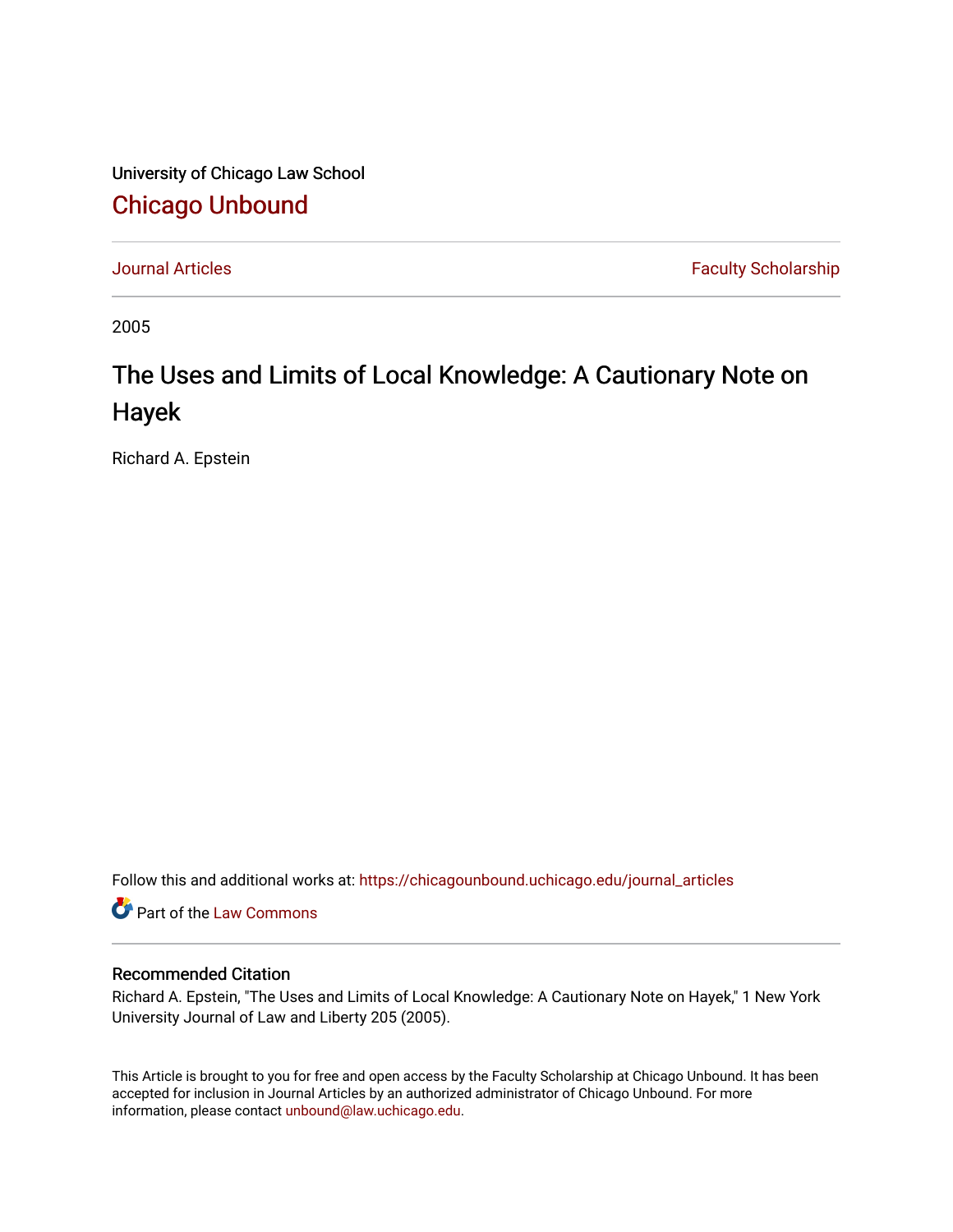

**NYU JOURNAL OF LAW & LIBERTY**

## **THE USES AND LIMITS OF LOCAL KNOWLEDGE: A CAUTIONARY NOTE ON HAYEK**

## **Richard A. Epstein\***

One of Hayek's great intellectual achievements stems from his appreciation of the quiet virtues of the price system. At a time when everyone was clamoring for central planning, Hayek, writing in his classic article, *The Use of Knowledge in Society,'* understood the unsurpassed ability of the price system to coordinate the activities of myriads of separate individuals. Each person, in Hayek's view, possesses local knowledge of his own situation, which gives him a clear sense of the costs of his factor inputs and the prices that he hopes to obtain by selling the outputs of their deployment. The strength of the individual's convictions can be communicated to the world by a single number-the price that is bid or asked for certain commodities. These prices are, of course, not randomly generated but depend on accurate estimates of both benefits and costs. Yet no market participant has any incentive to inflate or deflate the relevant figures, because the only person who will be deceived by this action is himself. The system, moreover, is easily expandable across different markets, even when their participants operate in different languages and under different cultural norms. The thicker the market, and the greater the apparent disorder, the fuller the range of options from which everyone may choose.

The very informational complexity that strengthens a price system simultaneously makes any administrative system of resource allocation balky and ineffective. In that latter setting, parties have the great temptation to tell the tribunal just what its members want to hear, knowing that an immediate falsification of any predictions or figures is difficult **if** not impossible to detect. The upshot is long, tendentious, and convoluted regulatory proceedings that as often as not assign

<sup>&#</sup>x27; James Parker Hall Distinguished Service Professor of Law, The University of Chicago; Peter and Kirsten Bedford Senior Fellow, The Hoover Institution.

**<sup>1</sup>** Friedrich A. Hayek, *The Use of Knowledge in Society,* **35** AM. ECON. REV. **519** (1945).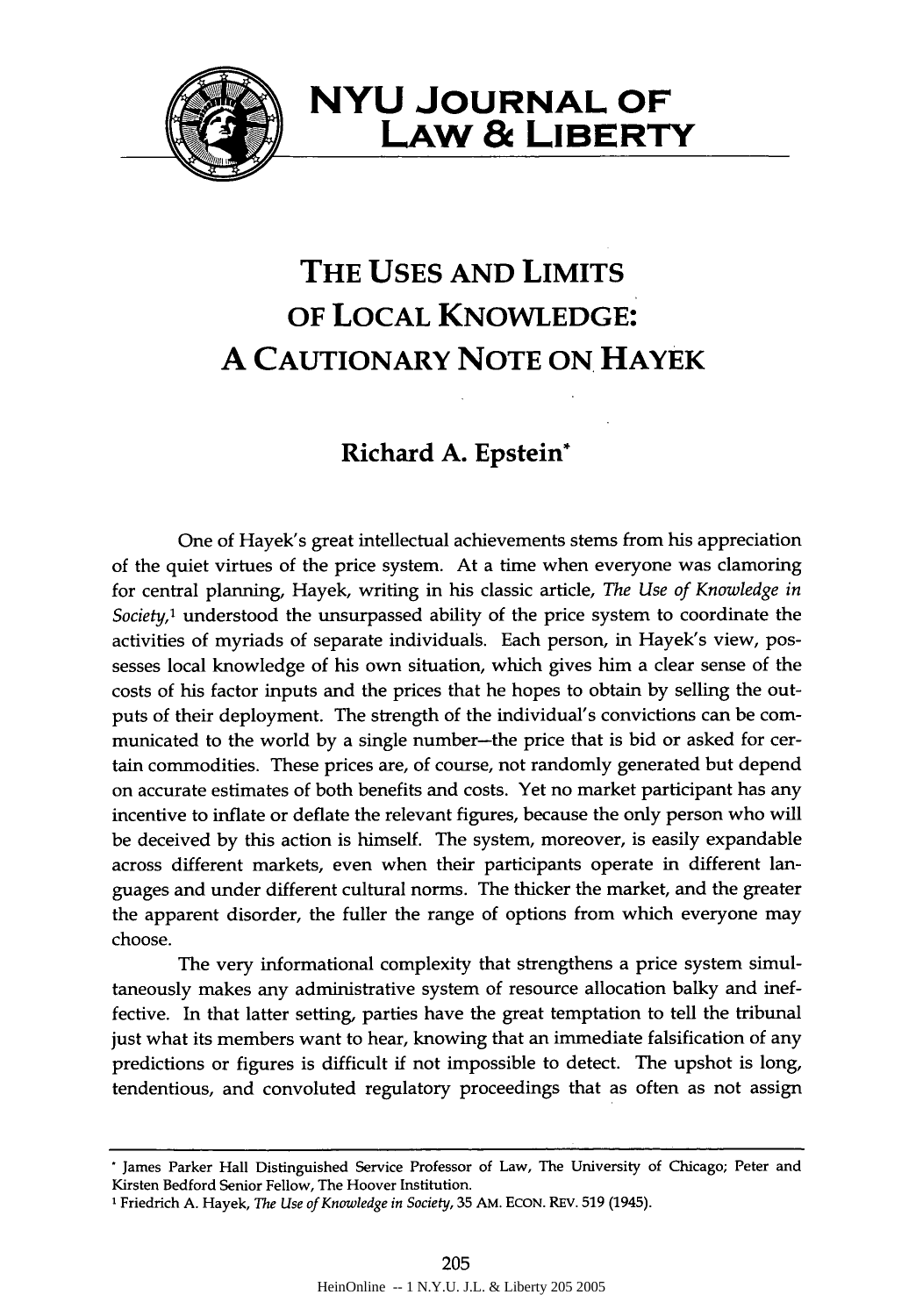given rights to the parties who make the slickest presentations, not the ones who have the best uses for the goods and services in question.

In my view, Hayek's case for decentralized planning (which does not mean *no* planning) remains unrefuted to this very day. Overall systems of centralized planning have withered and died, and the dominance of administrative proceedings tends to be confined to certain specialized areas, such as broadcast licenses in the United States, where the entrenched licensees are able to resist any system conversion. But Hayek has combined his powerful defense of the price system with a second element that, in retrospect, seems to be incorrect. In dealing with the efficiency of prices, Hayek celebrates the local knowledge that ordinary individuals can exploit in finding their entrepreneurial niches and in deciding how much to offer or accept for some commodity. He stresses "how valuable an asset in all walks of life is knowledge of people, of local conditions, and special circumstances."<sup>2</sup> He provides the example of "the shipper who earns his living from using otherwise empty or half-filled journeys of tramp-steamers, or the estate agent whose whole knowledge is almost exclusively one of temporary opportunities, or the *arbitrageur* who gains from local differences of commodity prices."<sup>3</sup> Hayek concludes, "It is a curious fact that this sort of knowledge should today be generally regarded with a kind of contempt, and that anyone who by such knowledge gains an advantage over somebody better equipped with theoretical or technical knowledge is thought to have acted almost disreputably." <sup>4</sup>

The implicit undercurrent of Hayek's thought is that the formalist always loses out to individuals who rely on the intuitive and local knowledge. But it is a mistake to assert, or even hint, that the devotion to the price system necessarily means that hunch, intuition, and the rule of thumb are the order of the day. The root of the difficulty comes from a generalized suspicion of planning. Enterprise often fails when governments seek to operate large economies, because these governments, no matter how constituted, lack the information to make sensible judgments. That knowledge gap at the center cannot be eliminated by the studied responses of individual firms. But it hardly follows that private parties should fail at systematic planning in their own activities simply because governments fail in their efforts to plan a large economy. There is no dominant solution here. Each firm has the right incentives to decide whether hunch or computer program is the best way to maximize profits in the long run. The question of which techniques will do better depends in large measure upon their relative costs. In an age when technical algorithms were difficult to design and apply, the individual who operated under hunch would be able to outperform the one who operated in accordance with some preconceived rule. But the balance of advantage can surely shift, and in all likelihood it has shifted with the vast improvement in technology. It is not that the local knowledge is disreputable. It is that it can become ineffective in at least some

**<sup>2</sup>** Id. at **522.**

**<sup>3</sup>** *Id.*

*<sup>4</sup>Id.*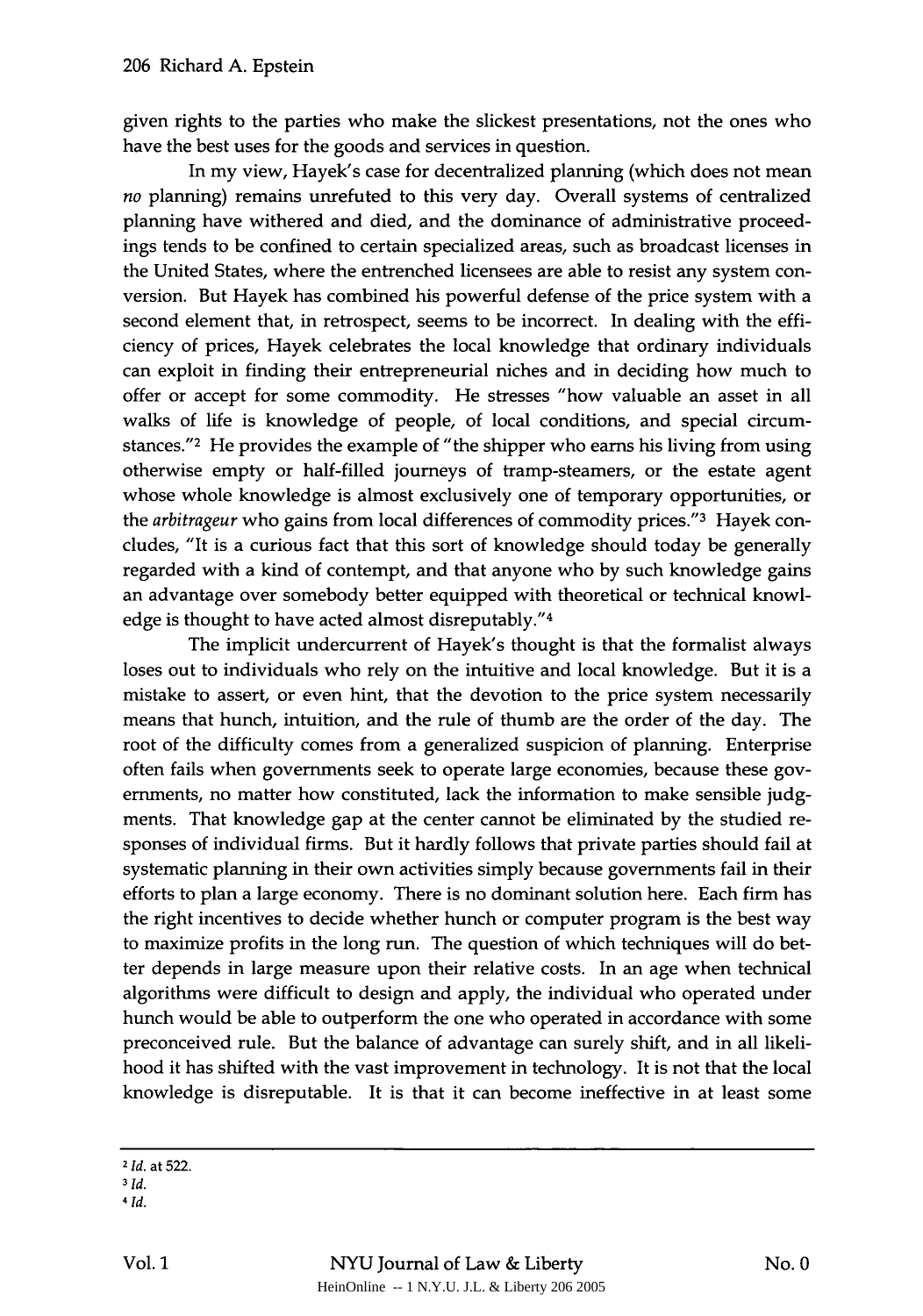walks of life relative to more systematic, number-crunching attacks on certain problems.

Here are three brief examples of the basic point. Not long ago, the strongest chess players could routinely thrash the most powerful computers.<sup>5</sup> The intuitive sense of position counted for more than the imperfect computing power of the earlier machines, which, even then, allowed the machine to review far more positions than the most skillful human. The knack of honing in on vulnerabilities and opportunities counts significantly in chess. But as the power increased by order of magnitudes, the balance of advantage necessarily shifted anew. Now the machines can see further ahead than the individuals, and they can be programmed to make "intuitive" evaluations of the last positions that they evaluated under some decision tree.<sup>6</sup> How this is done is of no importance, so long as it is understood that the balance of advantage will shift in only one direction so that the machine will become the master of the man. Local knowledge does not stem the tide.

One may argue in response, however, that this is not a fair advantage in that there is no dynamic element involved in the game of chess, because all the elements are open for all to see. It is computational and not judgmental. We do not have to worry about how others will adapt their behavior in response to the changes in strategies of individual players. The difference is surely correct, but it does not negate the key point that increased computer power will help various traders to figure out the set of strategic responses of other parties.

The point is most telling in the trading of various forms of financial instruments where the seat-of-the-pants traders cannot spot or exploit various arbitrage opportunities with the speed of the best computers.7 The large spreads that could be locked in twenty years ago are a relic of the past as ever faster machines track and thus eliminate these advantages within an instant. $8$  The constant power of markets to return to equilibrium is, of course, a significant long-term advantage to persons on the outside of the system looking in, because they know that by hiring the right financial agent, they can gain the advantages of an efficient price system. But the intuitionalist that Hayek has praised has been forced to give way to the utilitarian calculator that Hayek regarded with deep suspicion.

In my view, similar movements are already taking place and will continue to take place even in other areas in which trades cannot be denominated with precision in dollars, pounds, or euros. One illustration is the way in which athletes are now evaluated. It is no longer simply a question of watching people play and forming some judgment about their abilities. It is striking how the general manag-

http://www.wired.com/wired/archive/3.02/chess.html.

Deep Blue, IBM's specially programmed computer).

**<sup>5</sup>** For a discussion of the developments in the chess contest between humans and computers, see generally Jeffrey Goldsmith, *The Last Human Chessmaster,* WIRED, Feb. 1995, *available at*

**<sup>6</sup>** *See id.* (describing the landmark defeat of world chess champion Gary Kasparov by

**<sup>7</sup>** *See* Ronald J. Gilson & Reinier H. Kraakinan, *The Mechanisms of Market Efficiency,* **70** VA. L. REV. 549, 554 (1984). *See generally* Wendy L. Wall, *Stock-Index Traders Expected to Exit Markets This Week in Profit Strategy,* WALL **ST. J.,** Dec. 17, 1984, at 1.

<sup>8</sup> See Gilson & Kraakman, *supra* note 7; Wall, *supra* note 7.